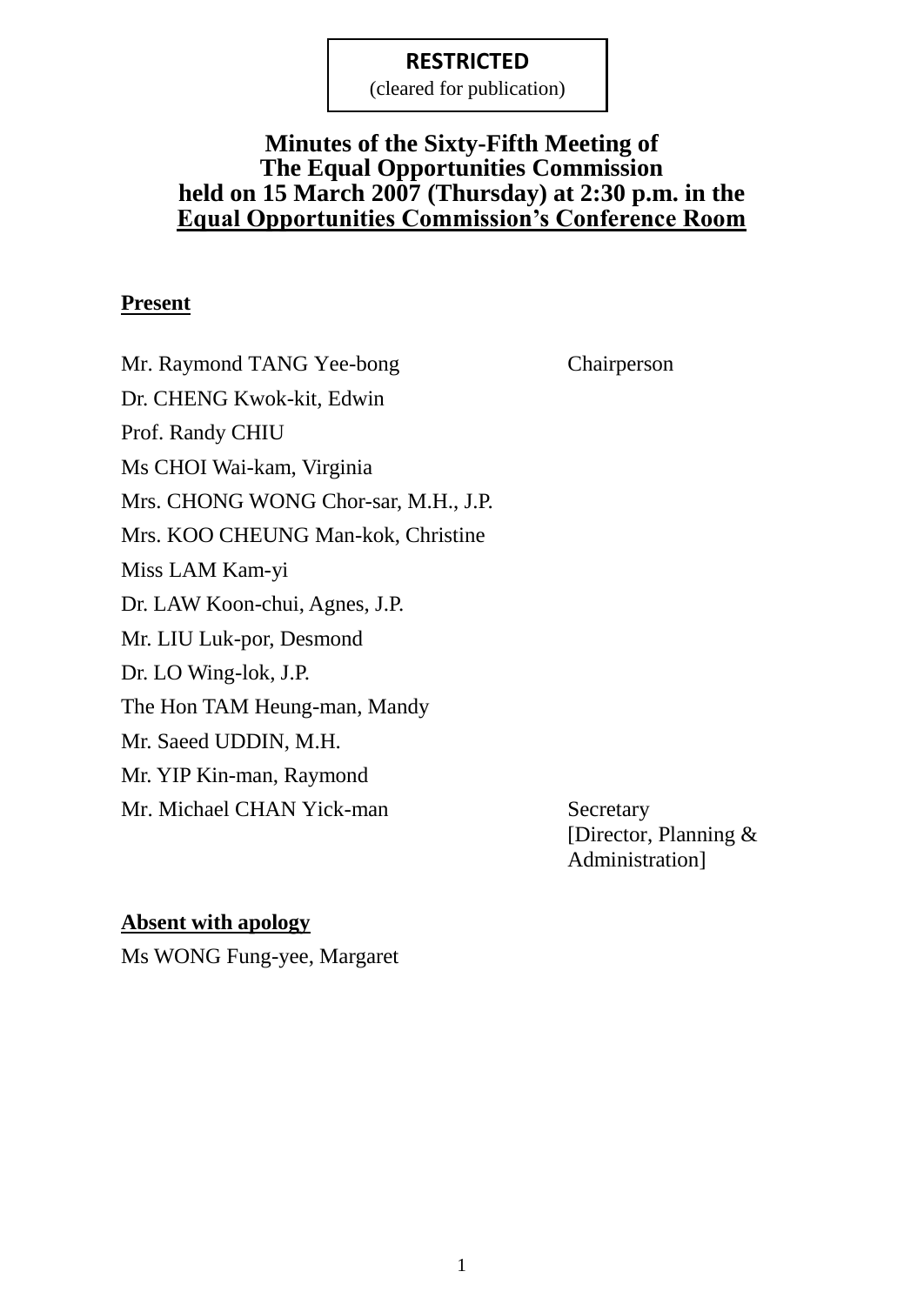(cleared for publication)

| In attendance            |                                                                                  |
|--------------------------|----------------------------------------------------------------------------------|
| Mr. Joseph LI Siu-kwai   | Director, Operations $[D(Ops)]$                                                  |
| Mr. Herman POON Lik-hang | Chief Legal Counsel [CLC]                                                        |
| Dr. Ferrick CHU          | Head, Policy and Support [HPR]                                                   |
| Ms Betty LIU Jia-shin    | Head, Corporate Communications<br>and Training [HCCT]                            |
| Ms Mariana LAW           | <b>Senior Corporate Communications</b><br>Officer [SCCO1]                        |
| Ms Shana WONG            | <b>Senior Corporate Communications</b><br>Officer [SCCO2]                        |
| Miss Gloria YU           | <b>Senior Equal Opportunities</b><br>Officer, Administration &<br>Planning [SAP] |
| Mr. Max FUNG             | <b>Information Technology Officer [ITO]</b>                                      |

# **I. Introduction**

1. The Chairperson (C/EOC) welcomed Commission Members (Members) to the  $65<sup>th</sup>$  EOC meeting.

2. Apology for absence was received from Ms WONG Fung-yee, Margaret due to clash of meetings.

3. C/EOC informed Members that a press conference had been scheduled after the meeting at 5:15 pm and invited Members to join if they wished.

4. Before the meeting commenced, the Secretary (DPA) advised Members that discussion papers on the two AOB Agenda Items, EOC Papers No. 9/2007 and 10/2007, had been tabled for Members' consideration and according to the Meeting Procedures of the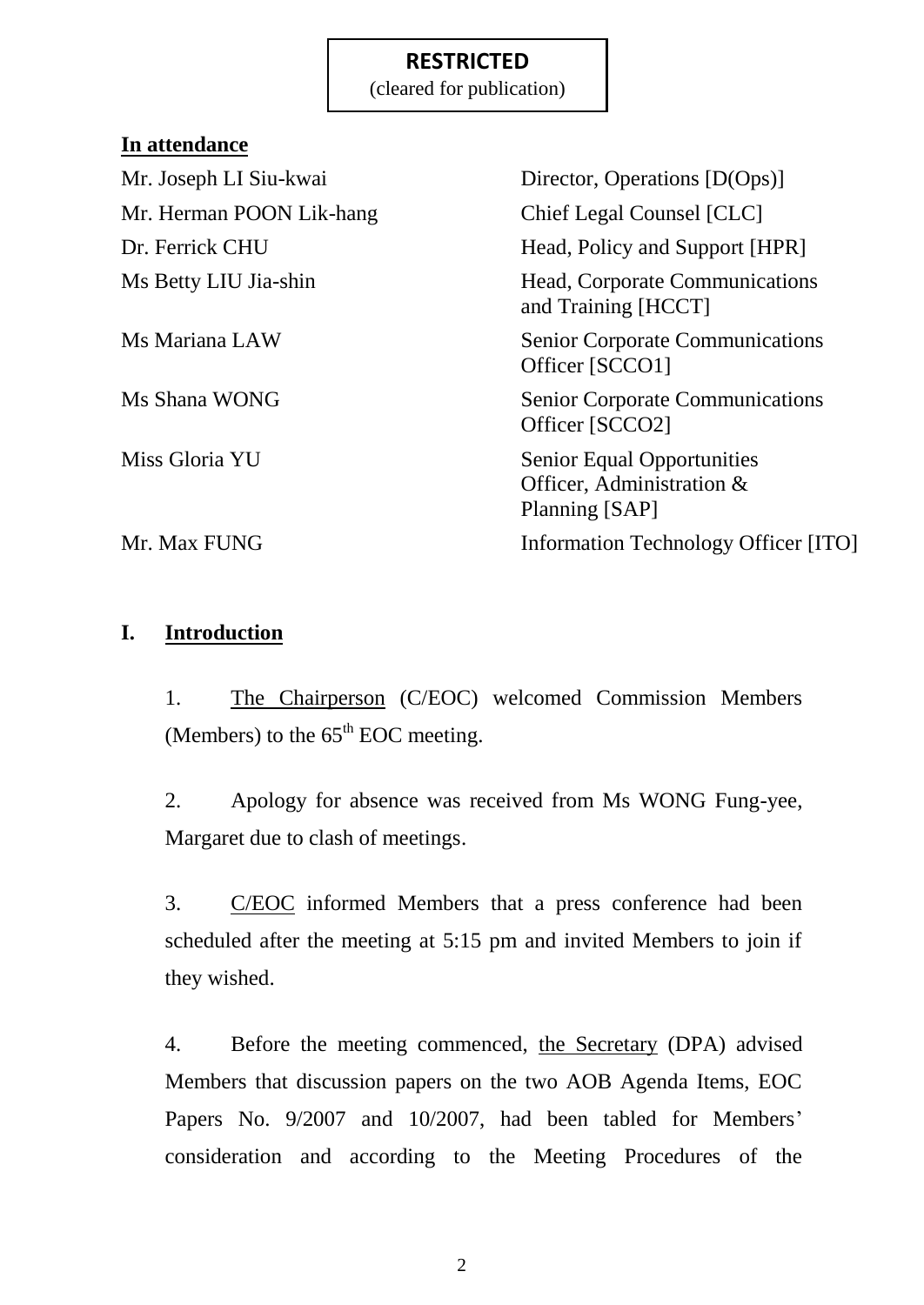(cleared for publication)

Commission, papers tabled at meetings might be discussed at the meeting but no decision would be made in respect of them. Such decisions would be adjourned to the next meeting or would be dealt with by circulation. Additionally, at the request of a Member, C/EOC agreed to bring forward these two AOB Agenda Items for discussion immediately after the confirmation of the minutes of the last meeting. He supplemented that these agenda items arose from a programme proposal discussed at the meeting on the  $10<sup>th</sup>$  Anniversary of EOC held a week before. In that meeting, it was decided that further discussion of this proposal at either the Community Participation and Publicity Committee (CPPC) or the EOC would be required. Having regard to the schedules of different meetings and the timetable of the proposed programme, and also in view that relevant information had been made ready, they were put on the Agenda of this EOC Meeting under AOB for Members' discussion if considered appropriate.

#### **II. Confirmation of Minutes**

5. The Minutes of the  $64<sup>th</sup>$  Meeting held on 14 December 2006 were confirmed with the following amendments:

- (i) Proposed amendments to paragraphs 30, 31 and 32 in response to a Member"s request as tabled during the meeting. [A copy of the amended pages is attached at the Appendix.]
- (ii) Paragraph 7, line 1: "…**2002** check-walk results…" should read as "…**2000** check-walk results…".

*(The meeting proceeded to the discussion of the 2 AOB Agenda Items)*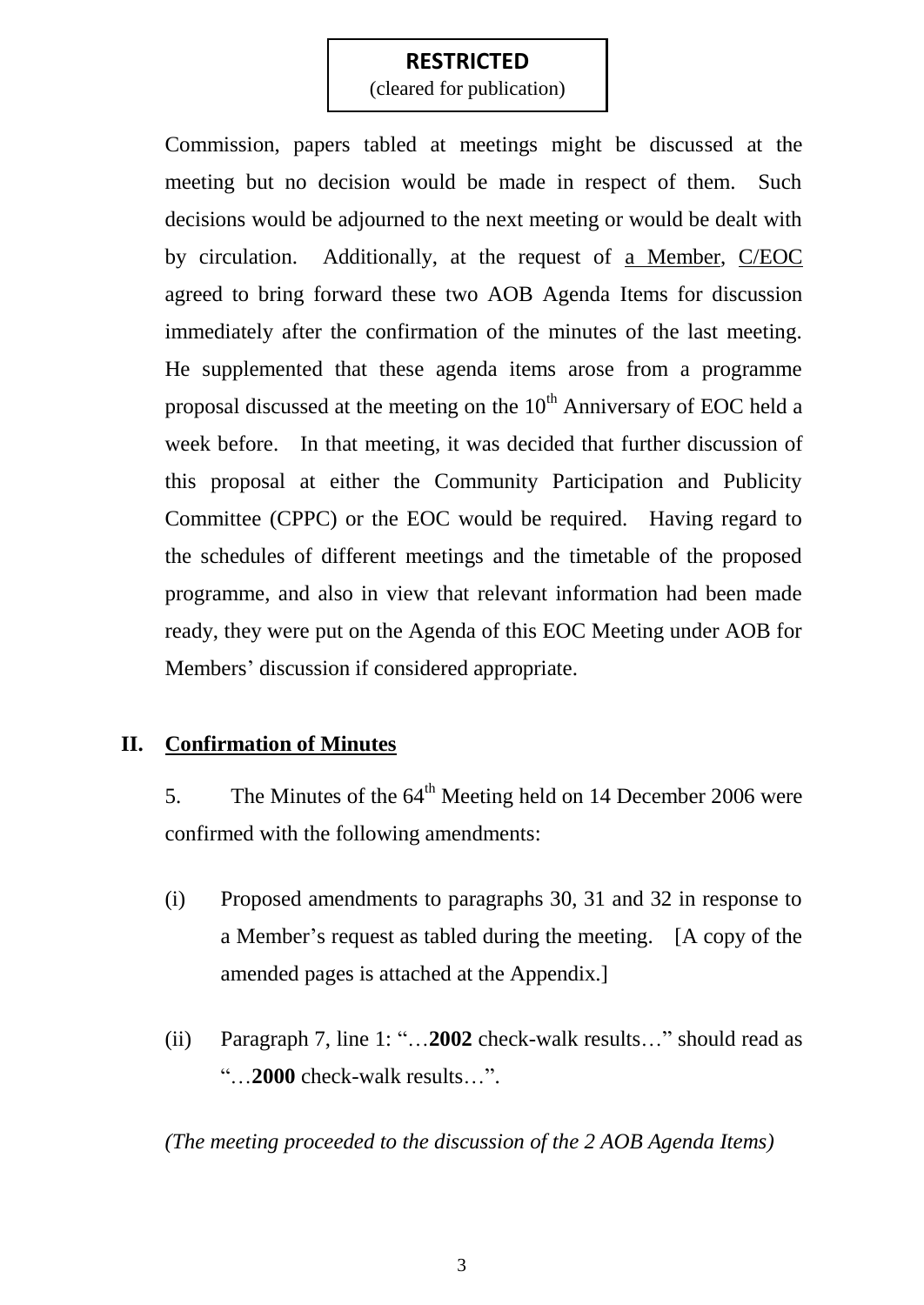(cleared for publication)

# **III. Policy Guidelines on EOC's Financial Support to Collaborated Projects outside the Community Participation Funding Programme** (EOC Paper No. 9/2007; Agenda Item No. 10(1))

6. C/EOC informed Members that EOC Paper No. 9/2007 as tabled aimed at seeking Members" advice and endorsement on policy guidelines for collaborated projects outside the Community Participation Funding Programme. He reiterated that the paper could be discussed but decision/advice from Members would not be sought at this meeting.

7. As the paper was to consider policy guidelines, for more meaningful discussion, a Member expressed that more time would be required for reading the paper. Some other Members appreciated the Secretariat's prompt effort in preparing the paper for discussion, yet they echoed that more time would be needed for them to consider the paper before proceeding to discussion.

8. A Member enquired when EOC papers would normally be sent to Members for consideration before meetings. DPA replied that normally EOC papers would be sent to Members not less than 7 clear days before the meeting.

9. A Member suggested inviting the EOC staff who drafted the paper to brief Members the contents of the paper; however, another Member considered it not necessary as Members could read it themselves after the meeting to save time.

10. A Member enquired if the paper should be discussed at the CPPC or EOC Board Meeting. Another Member enquired about the amount of funding available annually for such purpose. C/EOC replied that as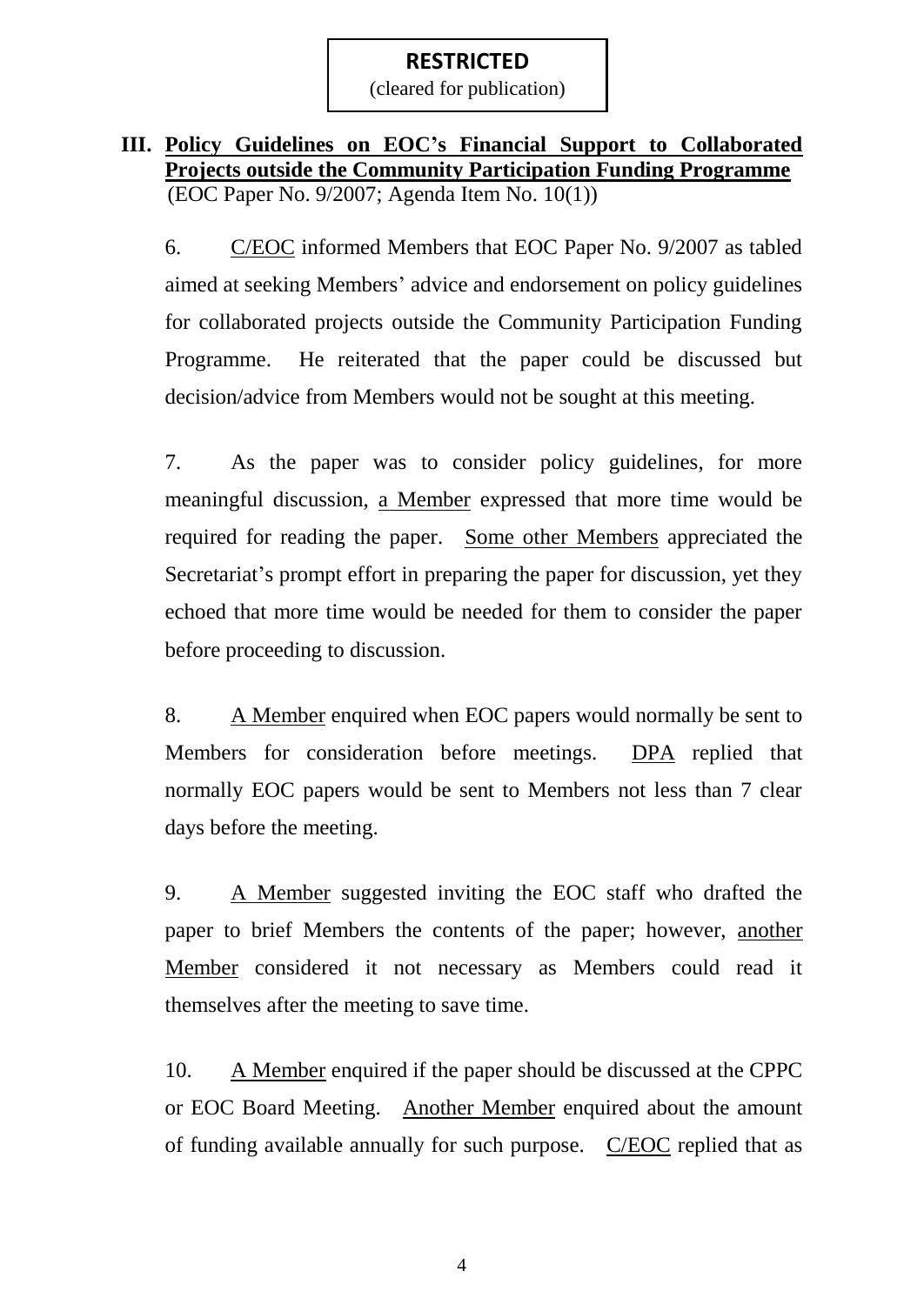(cleared for publication)

this paper was related to policy, it would be more appropriate to discuss it at the EOC Board Meeting. He also clarified that there was no specific sum of money for this purpose and the funding availability would depend on the disbursement of budgeted items and any unaccounted for funding of the Commission for a particular financial year.

11. In view that some Members would like more time to consider the paper, the discussion was adjourned. Advice from Members would be sought in another meeting.

### **IV. Proposal from the Federation of Trade Unions for Financial Support on a Collaborated Project Promoting Gender Equality** (EOC Paper No. 10/2007; Agenda Item No. 10(2))

12. C/EOC informed that the proposed project was to commence in June 2007. Although Members' advice would not be sought at this meeting, he invited Miss LAM Kam-yi, who was a member of the Federation of Trade Unions (FTU) and familiar with the details of the project to brief Members on the proposal.

13. Miss LAM briefed Members the inception of the idea, objectives, work plan and estimated budget of the proposed project. Members appreciated FTU"s initiative in furthering equal opportunities concepts in the community through promoting gender rights in the workplace and family harmony, but some Members had concerns on the following: (i) the procedural fairness in considering similar proposals, in particular when Member(s) themselves were involved / connected to the project and / or the organization proposing the project; (ii) information on availability of funding on collaborated projects and whether such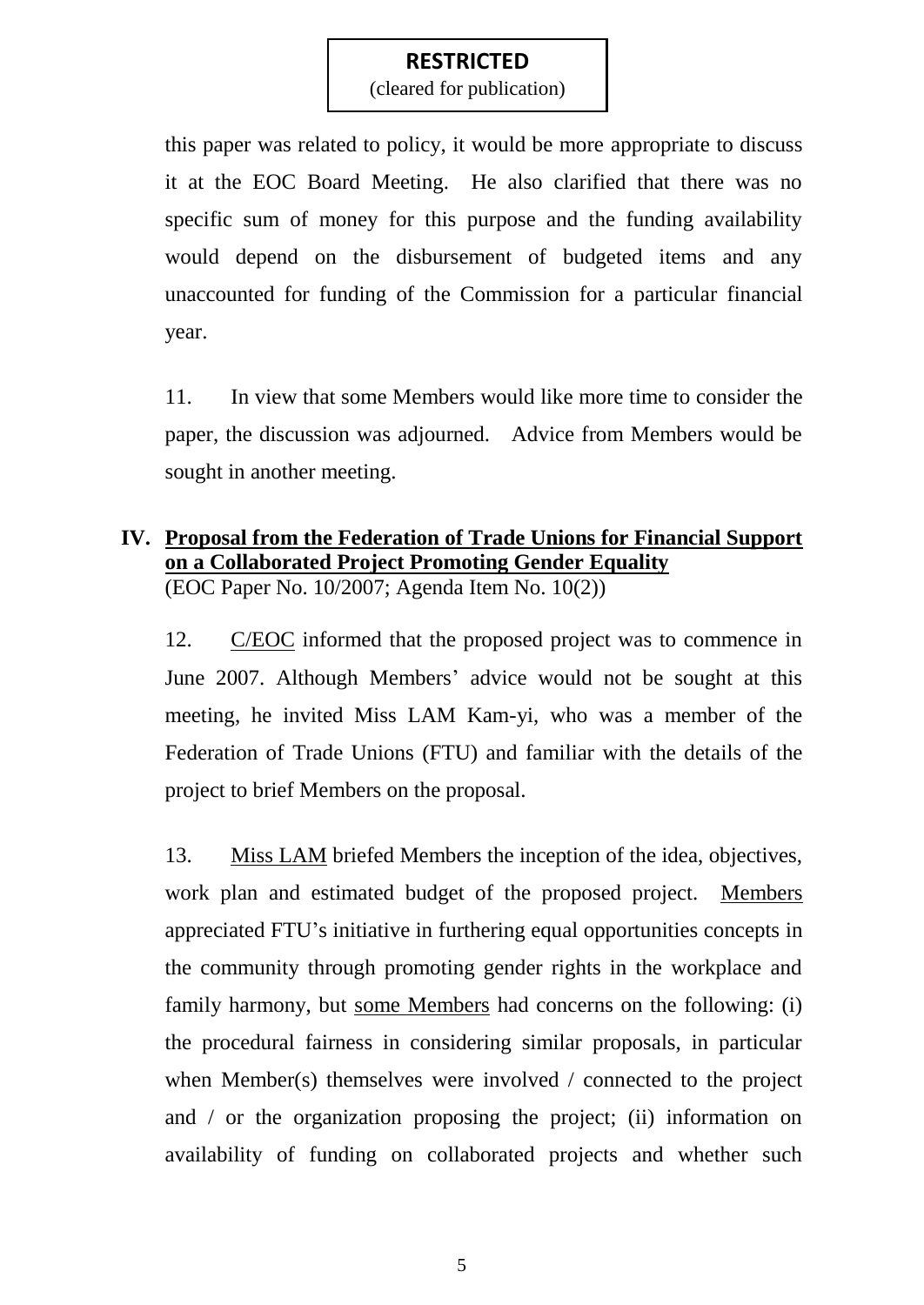(cleared for publication)

information was generally made known to the public who might have an interest in seeking EOC funding support for a good cause. Members opined that fair guidelines and procedures should be agreed and adopted by the Commission before a decision could be made on whether or not a particular project was to be supported.

14. Miss LAM Kam-yi further expressed that the main objective of the FTU in submitting the proposal for the Commission"s consideration was to help promote equal opportunities concepts in the workplace and community at large. In fact, the FTU had from time to time collaborated with different public bodies to organize programmes for the benefit of frontline workers and the community. On the other hand, being a Member of the EOC, she felt a need to initiate programmes promoting equal opportunities in the community. For the proposal being put forward as detailed in EOC Paper No. 10/2007, the FTU would adhere to guidelines and procedures of the EOC as appropriate.

15. C/EOC summarized Members' views and requested the Secretary to revise the paper taking into account Members' comments expressed at the discussion. When that was done, the paper would be discussed at either a regular or a special meeting.

*(Ms Mandy TAM left the meeting at this juncture.)*

# **V. Matters Arising**

# **Formal Investigation on Accessibility in Certain Publicly Accessible Premises**

 $\overline{({\rm Paragrams 5-8 \text{ of the minutes of the 64}}^{\text{th}})$  meeting held on 14 December 2006)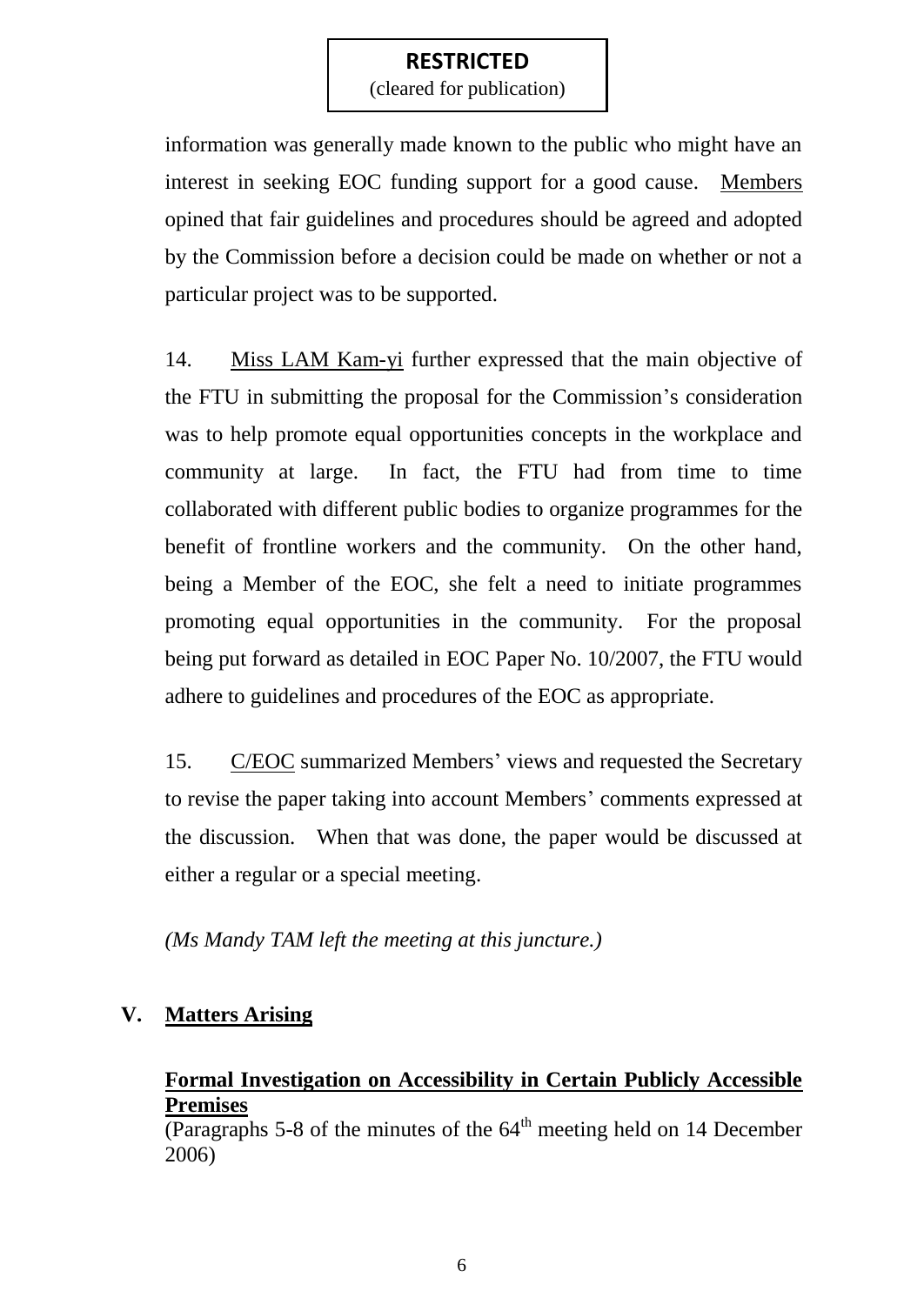(cleared for publication)

16. This was reported under the new agenda item in EOC Paper No. 2/2007.

# **VI. New Agenda Items**

**Update on Progress of Formal Investigation on Accessibility in Certain Publicly Accessible Premises** (EOC Paper No. 2/2007; Agenda Item No. 3)

17. C/EOC invited D(Ops) to update Members on the progress including the outcome on the selection of suitable consultant / consulting company to perform the access audit. D(Ops) provided an update to Members as detailed in EOC paper No. 2/2007.

18. In response to a query from a Member,  $D(Ops)$  confirmed that there was a typo and the word "February" in line 7 of paragraph 3 in the EOC paper should read as "January". D(Ops) then informed Members that the selection panel had interviewed the prospective service providers that morning and decided on a suitable service provider for the access audit. The access audit would commence shortly after the consultant / consulting company was appointed. On soliciting views from stakeholders, he mentioned that encouraging support and views were received. More views would be obtained from different users and contacts would also be made with professional groups. Members would be regularly updated on the progress.

# **EOC's Work Plan for 2007/2008**

(EOC Paper No. 3/2007; Agenda Item No. 4)

19. Members noted EOC"s work plan for the period of 2007/2008 as contained in EOC Paper No. 3/2007.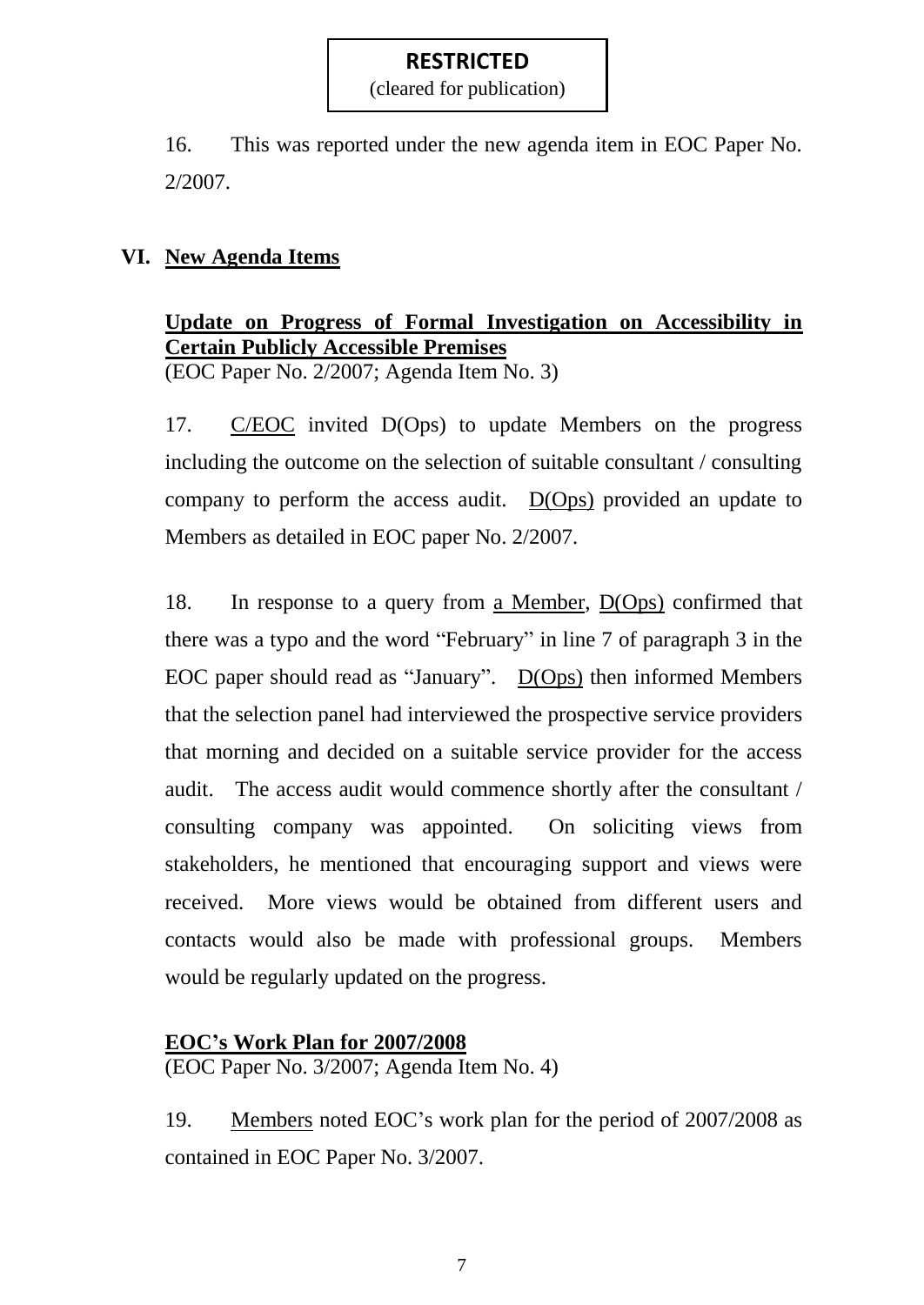(cleared for publication)

# **Endorsement of Co-opted Members of the Public Education and Research Committee**

(EOC Papers No. 1/2007 and 4/2006; Agenda Item No. 5)

20. C/EOC informed Members that EOC Paper No. 4/2007 reported the result of the advice given by Members sought via circulation of EOC Paper No. 1/2007 on the proposed appointment of two co-opted Members of the Public Education and Research Committee (PERC). He reiterated that nine Members had endorsed the appointment while one Member had informed that she did not agree to the appointment and commented that she would prefer people coming from the "grassroots" and suggested that perhaps an EOC Member, Mr. Saeed UDDIN, would be in a better position to provide nominations. Additionally, another Member suggested to discuss the proposed appointment in an EOC Meeting; hence Members' advice on the way forward was now sought.

21. Some Members, who were also Members of the PERC supplemented that the recommendations of the two co-opted Members were made based on whether or not they had good knowledge and frequent direct contacts with ethnic minorities and whether the services they provided or their profession had any connection with EOC"s mandate on anti-discrimination work, in which case they could then be able to assist EOC in the promotion of equal opportunities.

22. C/EOC added that PERC"s terms of reference would permit three co-opted Members. Following the appointment of the two endorsed co-opted Members, there was still one vacancy left. He therefore invited Mr. Saeed UDDIN to give his views on nominating someone from the "grassroots", who also had a close affiliation with ethnic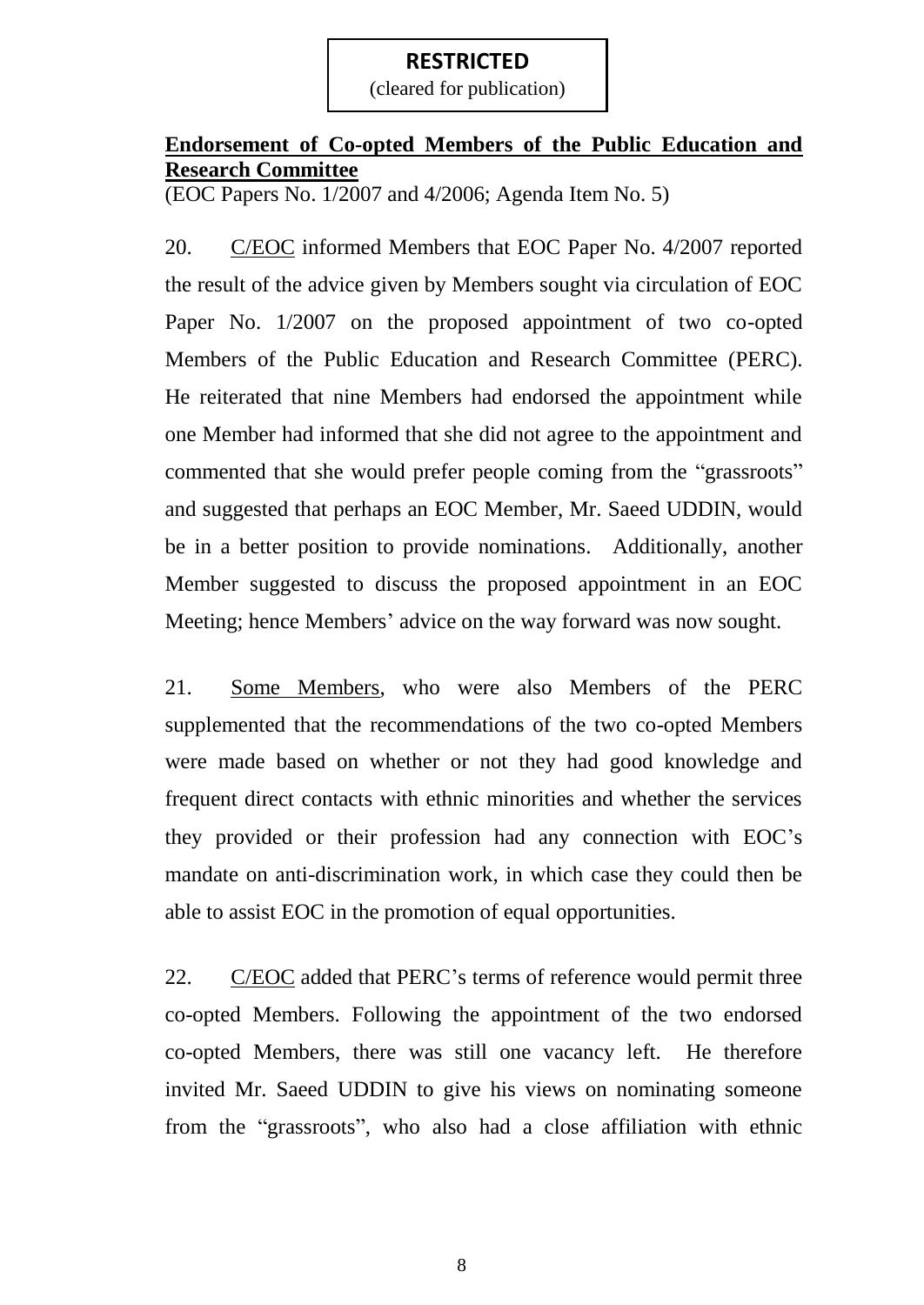(cleared for publication)

minorities to fill the last vacancy. Mr. UDDIN responded that he had been paying efforts in this regard and had made contacts with several prospective candidates who advised him that they would like to know more about EOC"s work before tendering a concrete reply. He would be able to provide an update in due course. C/EOC thanked Mr. UDDIN for his efforts and concluded that a third co-opted Member of PERC would be considered when more information was available. The Meeting raised no further comments on the approved appointment of the two co-opted Members.

# **Six-monthly Review of EOC's Work (July – December 2006)** (EOC Paper No. 5/2007; Agenda Item No. 6)

23. Members noted EOC Paper No. 5/2007.

24. A Member suggested streamlining the review report to include only items of work completed for the period. C/EOC agreed to the suggestion.

**Reports of the Legal & Complaints Committee, Community Participation & Publicity Committee, Public Education & Research Committee and Administration & Finance Committee** (EOC Paper No. 6/2007; Agenda Item No. 7)

25. Members noted EOC Paper No. 6/2007.

# **Report on New Survey Studies Endorsed by the PERC** (EOC Paper No. 7/2007; Agenda Item No. 8)

26. HPR informed Members that the two survey studies, namely "Study on Public Perception of Portrayal of Female Gender in the Hong Kong Media" and "EO Awareness Survey 2007" were both endorsed by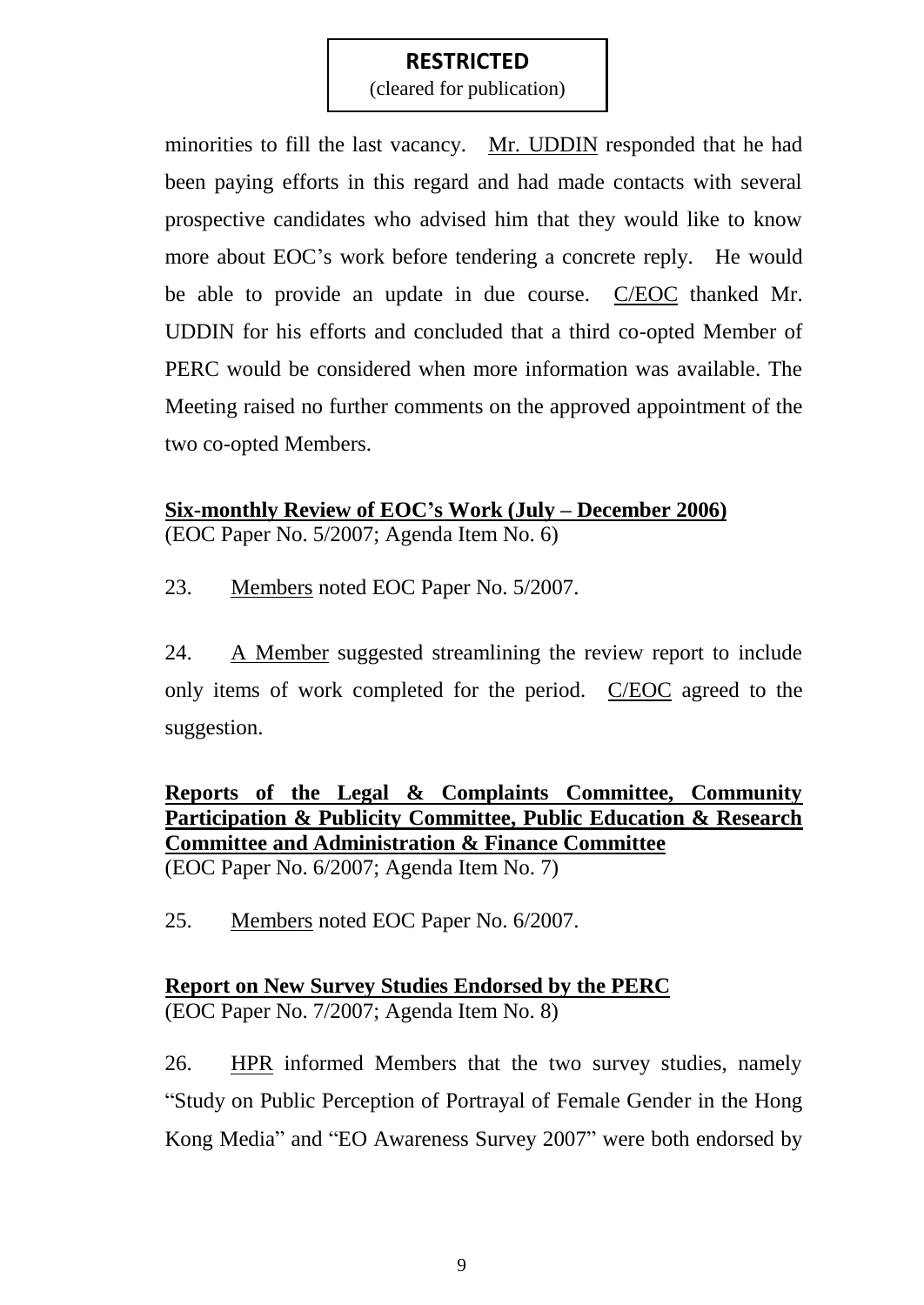(cleared for publication)

Members of the Public Education and Research Committee (PERC) to be carried out in the coming months. Interested service providers had been invited to submit study proposals before the respective deadlines. Members also noted that selection panels would be formed to help select suitable service providers to conduct the surveys.

27. In response to a query from a Member, HPR confirmed that the approved initial budget for the "Study on Public Perception of Portrayal of Female Gender in the Hong Kong Media" had been revised and approved by PERC at its meeting held a week ago. But at the time when EOC Paper No 7/2007 was prepared, the budget had not yet been changed and hence the revised budget was not included. The Member suggested in future, subsequently revised information could be reported verbally to the Meeting. The suggestion was noted.

28. The same Member also raised if his university background would pose any conflict of interest to his participation in the selection of a service provider for the survey study. He also enquired about the appropriate procedures to be taken when a situation of potential conflict of interest arose. CLC and DPA then explained EOC"s standing procedures regarding conflict of interest. In order to ensure that procedures on selection of a service provider were fair as well as seen to be so, after deliberations, the Member was excused from the selection process. Another Member would be invited to assist in the selection exercise.

29. Members noted the paper. Further updates would be provided to Members as the survey projects progressed.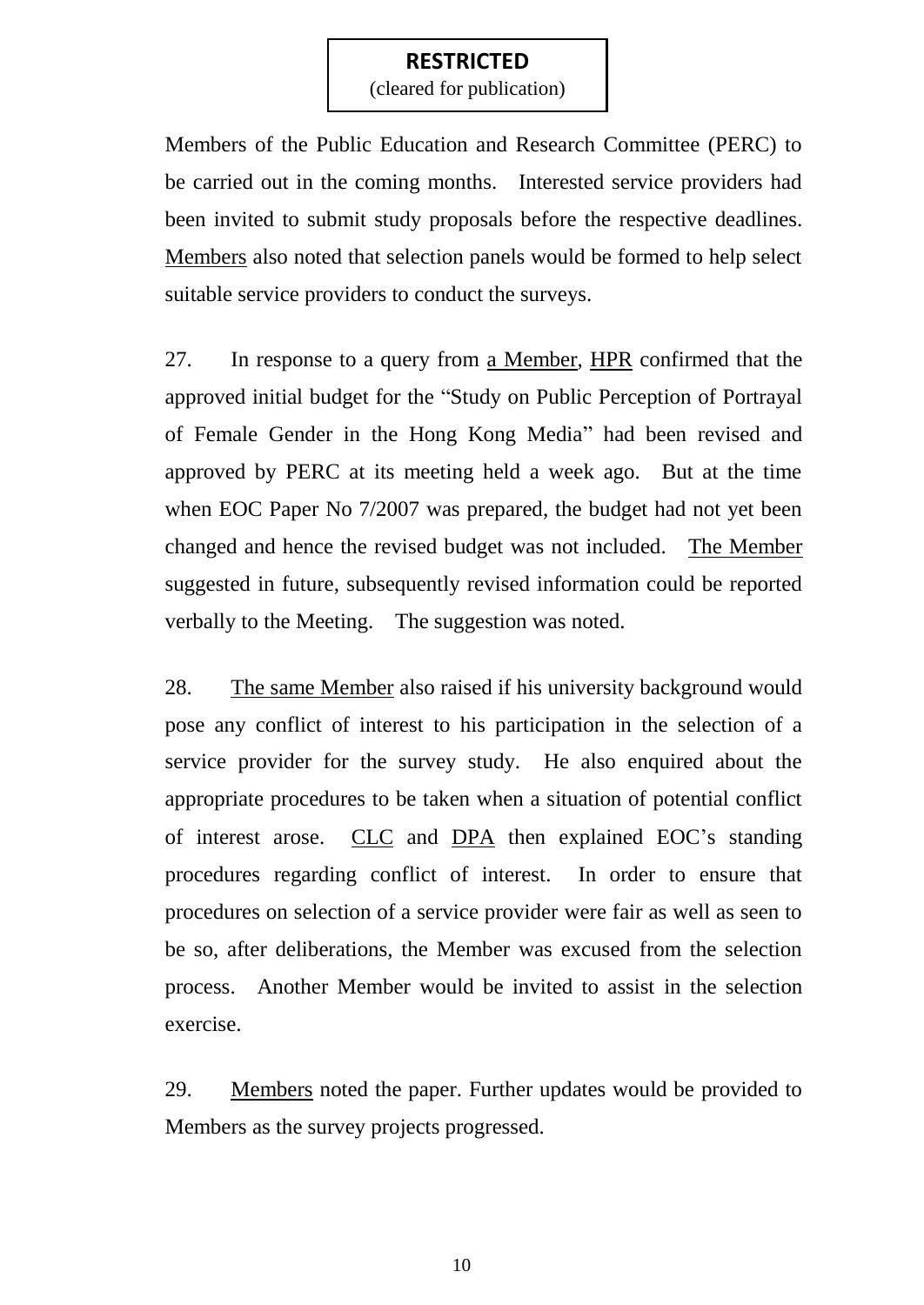(cleared for publication)

*(Mrs. Christine KOO left the meeting at this juncture.)*

### **Purchase of Document Management System** (EOC Paper No. 8/2007; Agenda Item No. 9)

30. ITO briefed Members the main benefits of purchasing an electronic Document Management System (DMS) in the EOC Office. He explained that it would help in the backup of physical files, facilitate fast tracking and retrieval of documents, reduce usage and storage need of paper documents and improve data security.

31. Members noted that the estimated budget already included a 5-year warranty cost, staff would be given access to the system on a need basis and normal procurement procedures would follow. Members approved the use of reserve funds for the purchase, which was in accordance with the normal procedure.

*(Miss LAM Kam-yi left the meeting during the discussion on the above Agenda Item before Members' approval was given.)*

# **Any Other Business**

(Agenda Item 10)

# **EOC Office Working Atmosphere, Staff Morale and Training**

32. A Member suggested the EOC Office to give consideration to preparing some information on changes observed in working atmosphere in the office, staff morale and training received for Members' information in due course.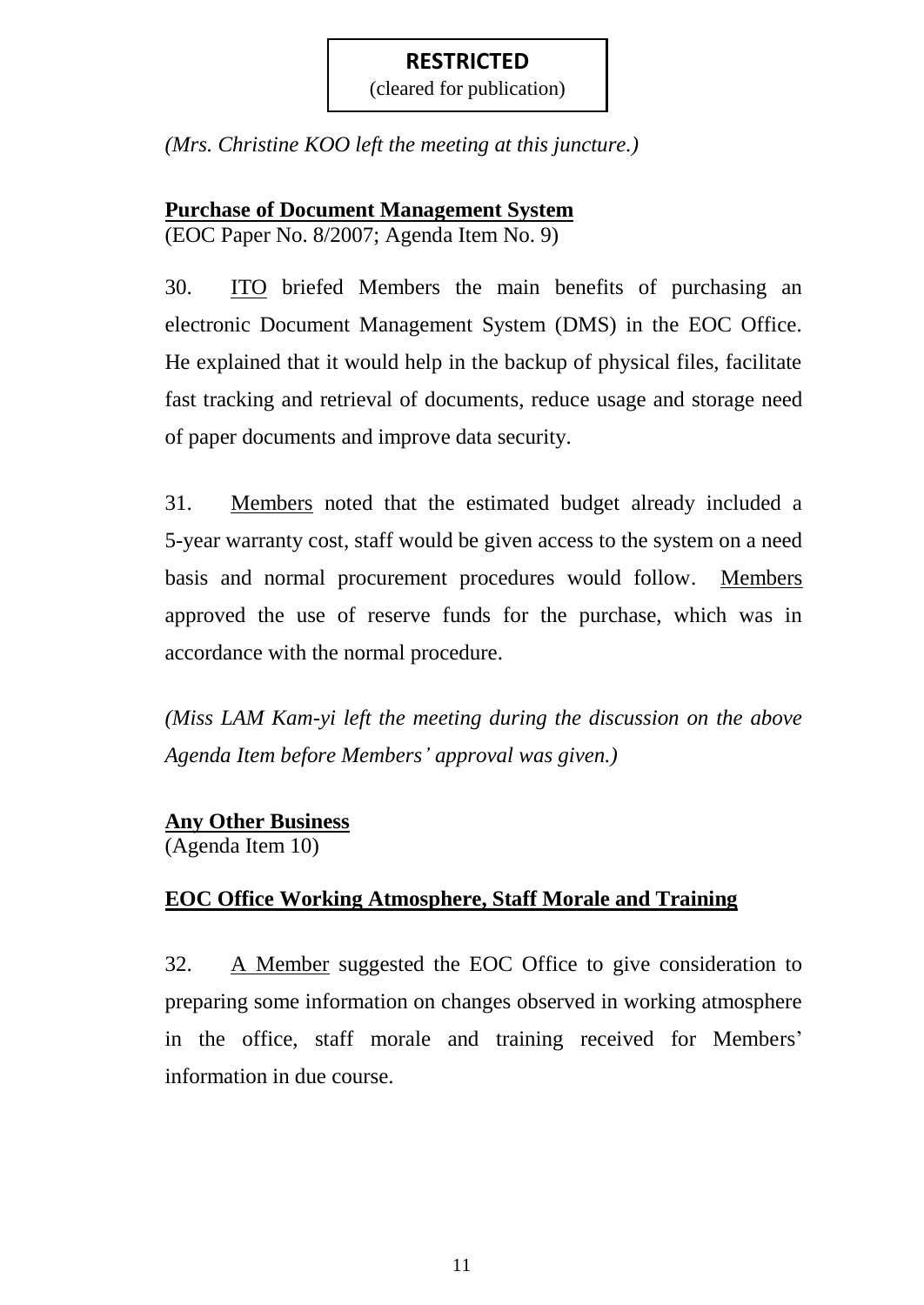(cleared for publication)

# **Implementation of 5-day Week in EOC Office**

33. C/EOC informed Members that the EOC Office would implement the full 5-day working week effective from 1 April 2007 in support of the Government's work life balance initiative. In fact, EOC Office had adopted 3 Saturday offs and 1 Saturday on working schedule since 1 July 2006 with extended working hours on the weekdays. With the implementation of the full 5-day working week policy, staff working hours on the weekdays would be further extended. Early announcement would be made on the change of EOC Office"s business hours to the public.

### **VII. Date of Next Meeting**

34. The next EOC meeting would be held on 14 June 2007 (Thursday) at 2:30 p.m.

35. There being no other business, the meeting was adjourned at 4:50 p.m.

*Equal Opportunities Commission April 2007*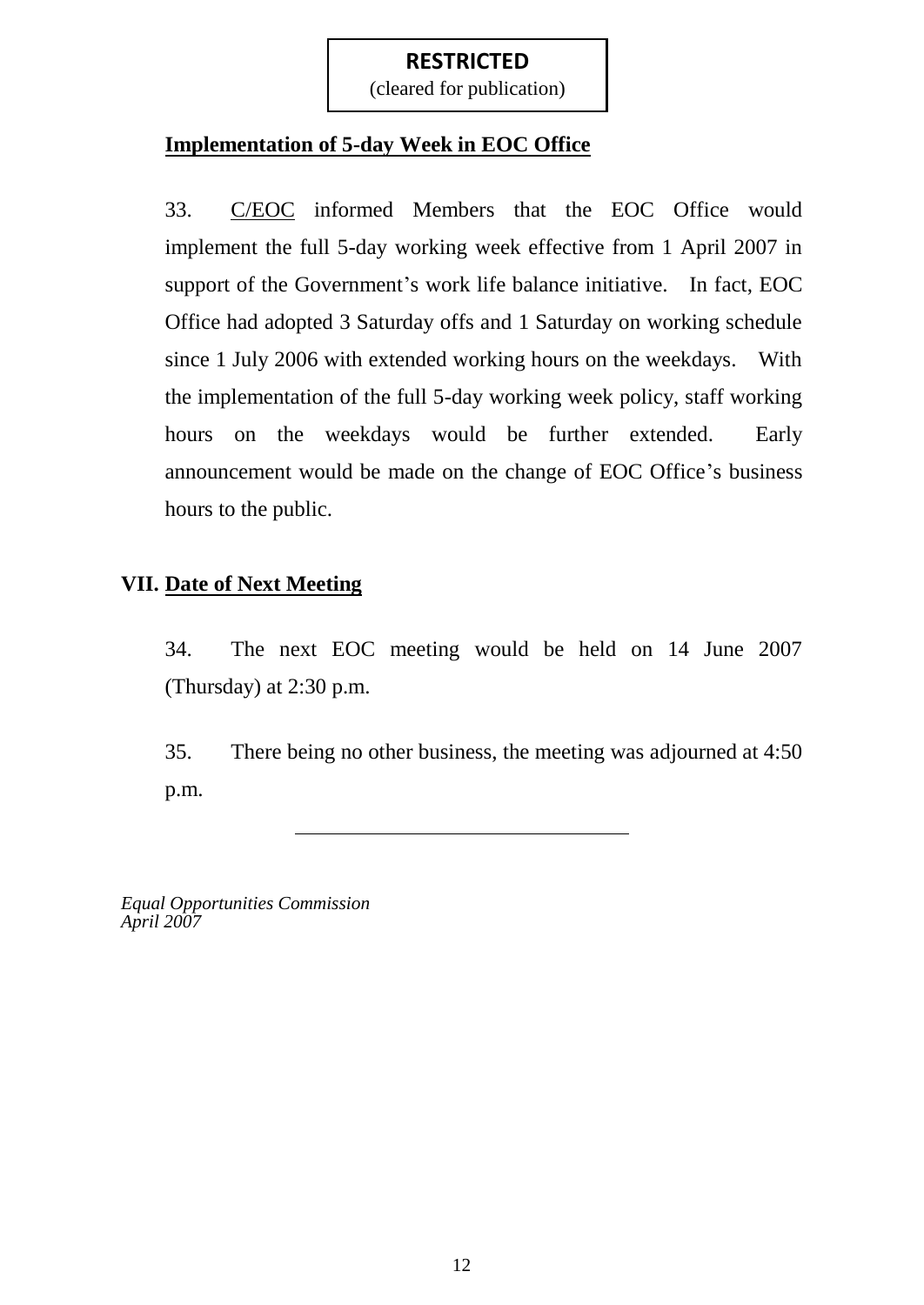# **RESTRICTED Appendix**

(clear for publication)

- **(1) Proposed amendments to the Minutes of the 64th EOC Meeting held on 14 December 2006.**
- **(2) The proposed amendments were endorsed by the EOC Board at its 65th Meeting held on 15 March 2007.**

**Any Other Business** (Agenda Item No. 9)

# **(1) Authority for signing cheques**

30. Dr. Edwin CHENG raised his concerns about the changes in Authorised Signatories of EOC Bank Accounts which was recently approved by majority of Members through circulation. The Member said he strongly opposed to such change without discussion by the A&FC and also the Reply Slip enclosed with the said circulation did not provide Members with a choice for requesting an EOC meeting to discuss the subject matter before giving their advice even members wanted to do so and hence it was contrary to good governance practice. He further explained that his concern was for risk control and over-provision of the contingency plan for the absence of both two authorised signatories in Group B of the HSBC No. 1 Current Account as, in fact, either one signatory from Group B was enough and requested that his objection to be formally noted.

31. C/EOC informed that the addition of signatories was for contingency purposes in case where both the C/EOC himself and DPA (the original two signatories from Group B) were not in the office as had occurred in the past, to act in conjunction with the signatory required from a Member in Group A. The office"s intention was to have a contingency plan in place, to have the two next most senior officers at the level of "Director" as signatories; and as further